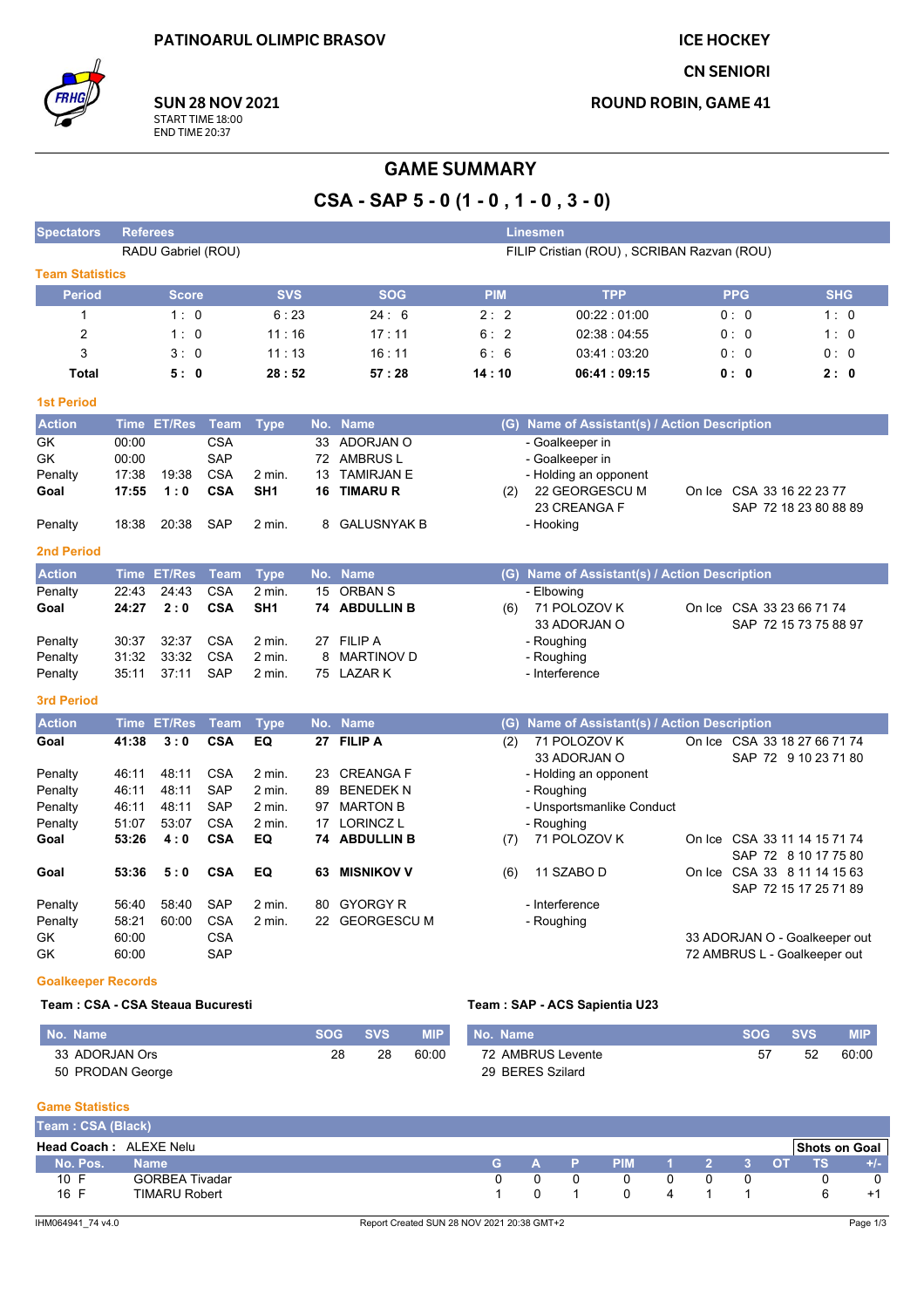



# **SUN 28 NOV 2021**

START TIME 18:00<br>END TIME 20:37

### **ROUND ROBIN, GAME 41**

| Head Coach: ALEXE Nelu |                                |          |   |                |                |                |                |                |           | <b>Shots on Goal</b> |       |
|------------------------|--------------------------------|----------|---|----------------|----------------|----------------|----------------|----------------|-----------|----------------------|-------|
| No. Pos.               | <b>Name</b>                    | G        | A | P              | <b>PIM</b>     |                | $\overline{2}$ | 3              | <b>OT</b> | <b>TS</b>            | $+/-$ |
| 22 F                   | GEORGESCU Mihail +A            | $\Omega$ |   |                | 2              |                | $\overline{2}$ | 0              |           | 3                    | $+1$  |
| 23 D                   | <b>CREANGA Florin</b>          | 0        |   |                | 2              |                | $\overline{2}$ |                |           |                      | $+2$  |
| 77 D                   | <b>IUZEEV Mikhail</b>          | 0        | 0 | 0              | 0              | 1              | $\Omega$       | $\mathbf 0$    |           |                      | $+1$  |
| 11 D                   | <b>SZABO David</b>             | 0        | 1 |                | 0              | 4              | 2              |                |           |                      | $+2$  |
| 15 D                   | <b>ORBAN Szilard</b>           | $\Omega$ | 0 | 0              | 2              | 0              | $\Omega$       | $\Omega$       |           | 0                    | $+2$  |
| 27 F                   | FILIP Andrei +C                |          | 0 |                | $\overline{2}$ |                |                | $\overline{2}$ |           |                      | $+1$  |
| 71 F                   | POLOZOV Kirill                 | 0        | 3 | 3              | $\pmb{0}$      | 2              |                | 0              |           | 3                    | $+3$  |
| 74 F                   | <b>ABDULLIN Bairas</b>         | 2        | 0 | $\overline{2}$ | $\mathbf 0$    | $\overline{2}$ | $\overline{2}$ | $\overline{2}$ |           | 6                    | $+3$  |
| 8 F                    | <b>MARTINOV Daniil</b>         | $\Omega$ | 0 | 0              | 2              |                | 2              | 3              |           | 6                    | $+1$  |
| 14 F                   | <b>ANDRAS - CSAKI Szabolcs</b> | 0        | 0 | $\mathbf{0}$   | 0              | 0              |                | 0              |           |                      | $+2$  |
| 18 D                   | <b>GERASIMOV Andrei</b>        | O        | 0 |                | $\mathbf 0$    | 4              | <sup>0</sup>   | 0              |           |                      | $+1$  |
| 63 F                   | MISNIKOV Vladisla              |          | 0 |                | 0              | 0              |                | $\overline{2}$ |           | 3                    | $+1$  |
| 66 D                   | <b>BOLDIZSAR Cristian</b>      | 0        | 0 | $\mathbf{0}$   | 0              | 0              |                |                |           | $\overline{2}$       | $+2$  |
| 2 F                    | <b>LUPASCU Calin</b>           | 0        | 0 | 0              | 0              | 0              | $\Omega$       | 0              |           | 0                    | 0     |
| 7 D                    | <b>LUSNEAC Nicusor</b>         | $\Omega$ | 0 | $\Omega$       | 0              | 0              | 0              |                |           |                      | 0     |
| 13 D                   | <b>TAMIRJAN Eduard</b>         | 0        | 0 | 0              | $\frac{2}{2}$  |                | $\Omega$       |                |           | 2                    | 0     |
| 17 F                   | LORINCZ Levente +A             | 0        | 0 | 0              |                | 2              |                |                |           |                      | 0     |
| 91 F                   | RADU Claudiu                   | $\Omega$ | 0 | $\Omega$       | $\Omega$       | $\Omega$       | $\Omega$       | $\Omega$       |           | $\Omega$             | 0     |
| 33 GK                  | <b>ADORJAN Ors</b>             | $\Omega$ | 2 | $\overline{2}$ | 0              | 0              | $\Omega$       | 0              |           | 0                    |       |
| 50 GK                  | PRODAN George                  | 0        | 0 | $\Omega$       | 0              | 0              | 0              | 0              |           | $\Omega$             |       |
| <b>Total</b>           |                                | 5        | 8 | 13             | 14             | 24             | 17             | 16             |           | 57                   |       |

| Team: SAP (White) |                             |   |             |             |                |             |                |                         |           |                      |           |
|-------------------|-----------------------------|---|-------------|-------------|----------------|-------------|----------------|-------------------------|-----------|----------------------|-----------|
|                   | Head Coach: JENS Brandstrom |   |             |             |                |             |                |                         |           | <b>Shots on Goal</b> |           |
| No. Pos.          | <b>Name</b>                 | G | A           | P           | <b>PIM</b>     | 1           | $\overline{2}$ | $\overline{\mathbf{3}}$ | <b>OT</b> | <b>TS</b>            | $+/-$     |
| 13 F              | <b>BENEDEK Gergo</b>        | 0 | 0           | $\mathbf 0$ | 0              | 0           | 1              | 0                       |           |                      | 0         |
| 15 D              | KARDA Elod Marton +C        | 0 | 0           | $\mathbf 0$ | 0              | 0           | 2              |                         |           |                      | $-2$      |
| 17 D              | NAGY-GALACZI Geza           | 0 | $\mathsf 0$ | 0           | 0              | $\mathbf 0$ | 0              |                         |           |                      | $-2$      |
| 73 F              | <b>KEDVES Tamas</b>         | 0 | 0           | 0           | 0              | 1           | 0              | 0                       |           |                      | $-1$      |
| 97 F              | <b>MARTON Botond</b>        | 0 | 0           | $\Omega$    | $\overline{2}$ | $\Omega$    | $\Omega$       | 1                       |           |                      | $-1$      |
| 8 D               | GALUSNYAK Botond +A         | 0 | 0           | 0           | 2              | 0           | 0              | 0                       |           | 0                    | $-1$      |
| 10 F              | <b>SALAMON Ervin</b>        | 0 | 0           | $\mathbf 0$ | 0              | 1           |                | 0                       |           | 2                    | $-2$      |
| 19 F              | <b>ANTAL Hunor</b>          | 0 | $\mathbf 0$ | $\Omega$    | 0              | 0           | 0              | $\overline{2}$          |           | $\overline{2}$       | $\pmb{0}$ |
| 48 D              | <b>GAL Tamas</b>            | 0 | $\mathsf 0$ | 0           | 0              | 0           | 0              |                         |           | $\mathbf{1}$         | 0         |
| 75 F              | <b>LAZAR Kain</b>           | 0 | 0           | $\mathbf 0$ | $\overline{2}$ | $\mathbf 0$ | $\overline{2}$ |                         |           | 3                    | $-2$      |
| 18 F              | <b>BENEDEK Tamas</b>        | 0 | 0           | 0           | 0              | 0           |                | 0                       |           |                      | $-1$      |
| 23 D              | <b>BOTH Peter</b>           | 0 | 0           | $\mathbf 0$ | 0              | 0           | 0              |                         |           |                      | $-2$      |
| 80 D              | GYORGY Rajmund +A           | 0 | $\mathsf 0$ | $\mathbf 0$ | $\overline{c}$ |             |                | $\overline{2}$          |           | 4                    | $-3$      |
| 88 F              | <b>GLOFAK Zsombor</b>       | 0 | 0           | $\pmb{0}$   | 0              | 0           |                |                         |           | 2                    | $-2$      |
| 89 F              | <b>BENEDEK Norbert</b>      | 0 | 0           | $\mathbf 0$ | $\overline{2}$ | 1           |                | $\Omega$                |           | $\overline{2}$       | $-2$      |
| 4 D               | <b>ISTVAN Sandor</b>        | 0 | 0           | 0           | 0              | 0           | 0              | 0                       |           | 0                    | 0         |
| 6 F               | <b>LAZAR Menyhart</b>       | 0 | 0           | $\mathbf 0$ | $\mathbf 0$    | $\mathbf 0$ | $\Omega$       | $\Omega$                |           | 0                    | 0         |
| 9 F               | LAZAR Sebastyen             | 0 | $\mathsf 0$ | 0           | 0              | 1           | 0              | 0                       |           |                      | $-1$      |
| 25 F              | <b>BANCEANU Levente</b>     | 0 | 0           | $\Omega$    | 0              | $\mathbf 0$ | 0              | $\Omega$                |           | 0                    | $-1$      |
| 71 F              | <b>SZENTES Szilard</b>      | 0 | 0           | $\mathbf 0$ | 0              | 1           | 1              | $\Omega$                |           | $\overline{2}$       | $-2$      |
| 29 GK             | <b>BERES Szilard</b>        | 0 | 0           | 0           | 0              | 0           | 0              | 0                       |           | 0                    |           |
| 72 GK             | <b>AMBRUS Levente</b>       | 0 | 0           | 0           | 0              | 0           | 0              | $\Omega$                |           | $\Omega$             |           |
| <b>Total</b>      |                             | 0 | 0           | 0           | 10             | 6           | 11             | 11                      |           | 28                   |           |